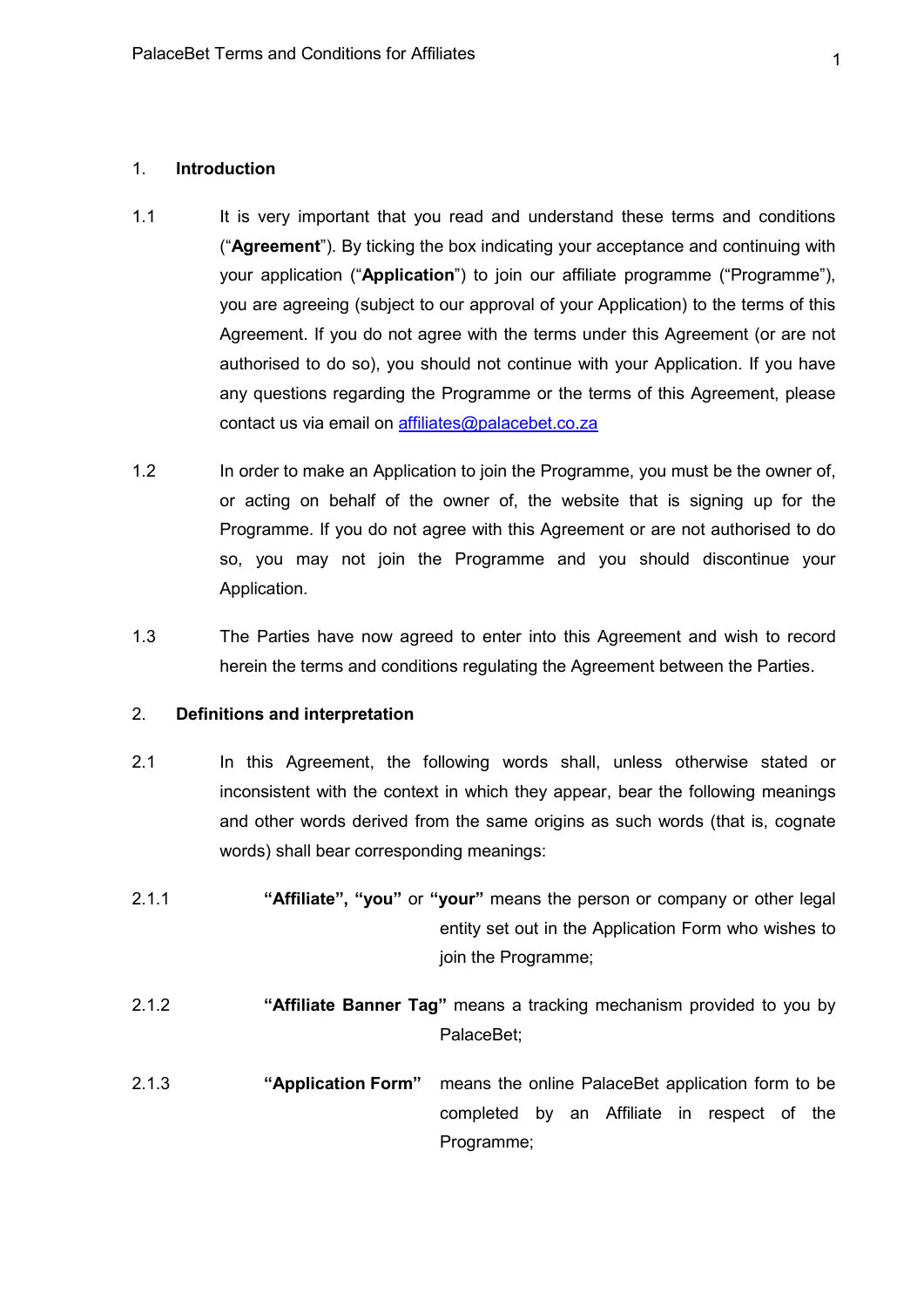- 2.1.4 "Agreement" means the agreement set out in this document, including the Annexes thereto; 2.1.5 "Business Day" means any day other than a Saturday, Sunday or gazetted national public holiday in the Republic of South Africa; 2.1.6 "Confidential Information" means all data, reports, records, and all information made known to each Party in relation to this Agreement by the other Party , or sourced by each Party and which comes into being as a result of this Agreement, before, during and after the execution of this Agreement, including without limitation any marketing material, technical, commercial, scientific and intellectual property information, know-how, trade secrets, business processes, equipment, computer software, management systems designs, drawings and technical specifications disclosed to each Party by the other Party, excluding information within the public domain or information disclosed to satisfy the order of a court of competent jurisdiction or to comply with the provisions of any law or regulation in force from time to time; 2.1.7 "Commissionable means Gross Win, less bonuses awarded, less Revenue" non-cash incentives, less fraudulent activity, less deductible costs and applicable taxes; 2.1.8 "Commission Payable" means the percentage of Commissionable Revenue agreed by the Parties.
- 2.1.9 "Control" means: (i) the legal or beneficial ownership, directly or indirectly, of 50% or more of the shares or other ownership interests of any person; (ii) the ability, directly or indirectly, to appoint half or more of the board or other controlling body of any person; or (iii)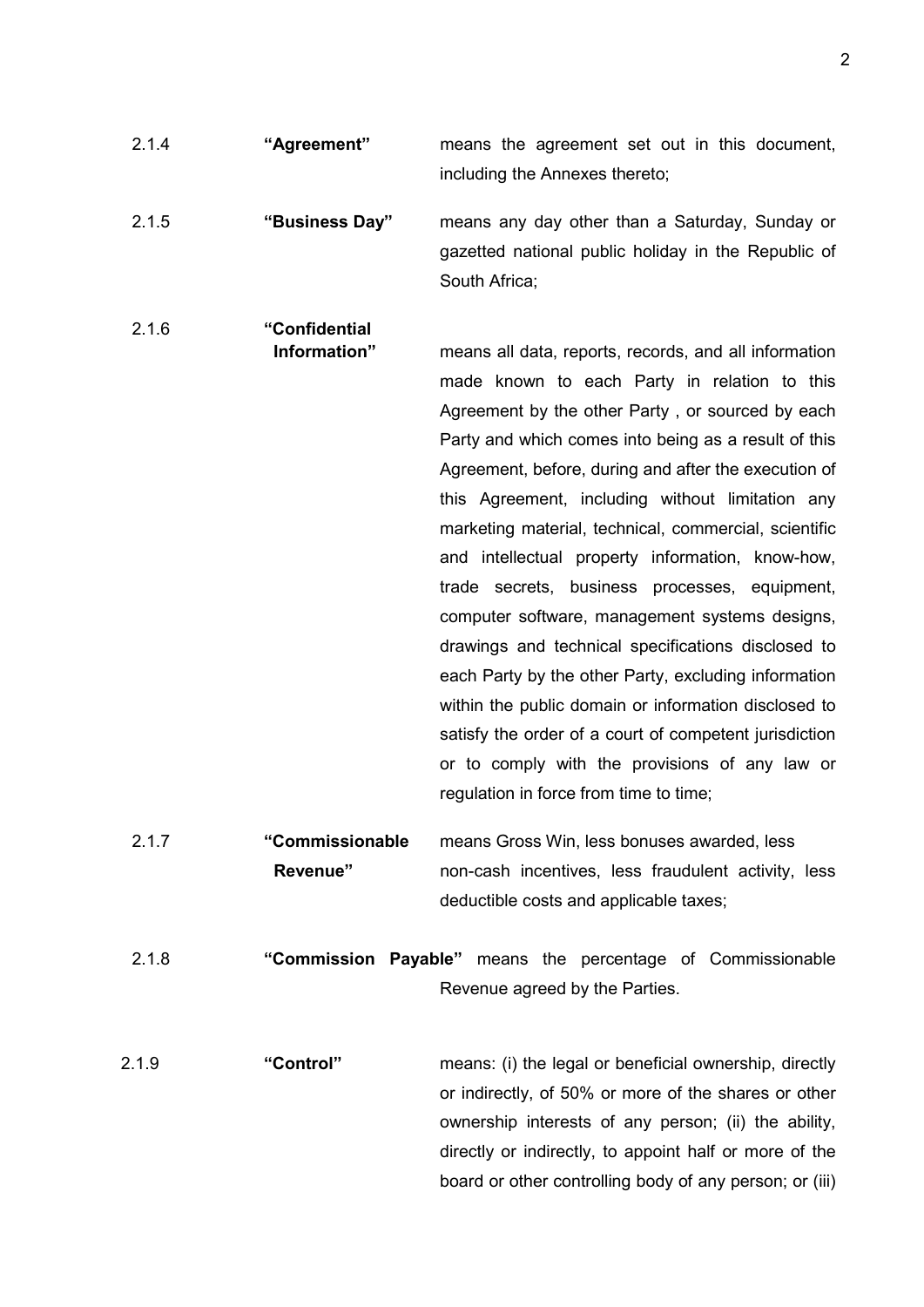the ability, directly or indirectly, whether through the ownership of voting securities, by contract or otherwise to direct or cause the direction of the management and policies of any person. A person shall be deemed to direct or cause the direction of the management and policies of a person if the consent or approval of such person is required with respect to all or substantially all material decisions;

2.1.10 "Customer" means any new customer of PalaceBet who joined through your marketing services; 2.1.11 "Earnings" means the earnings earned in connection with your marketing activities performed in accordance with this Agreement; 2.1.12 **"Effective Date"** means the date that we approve this Agreement; 2.1.13 "Gambling Board" means the Western Cape Gambling & Racing Board;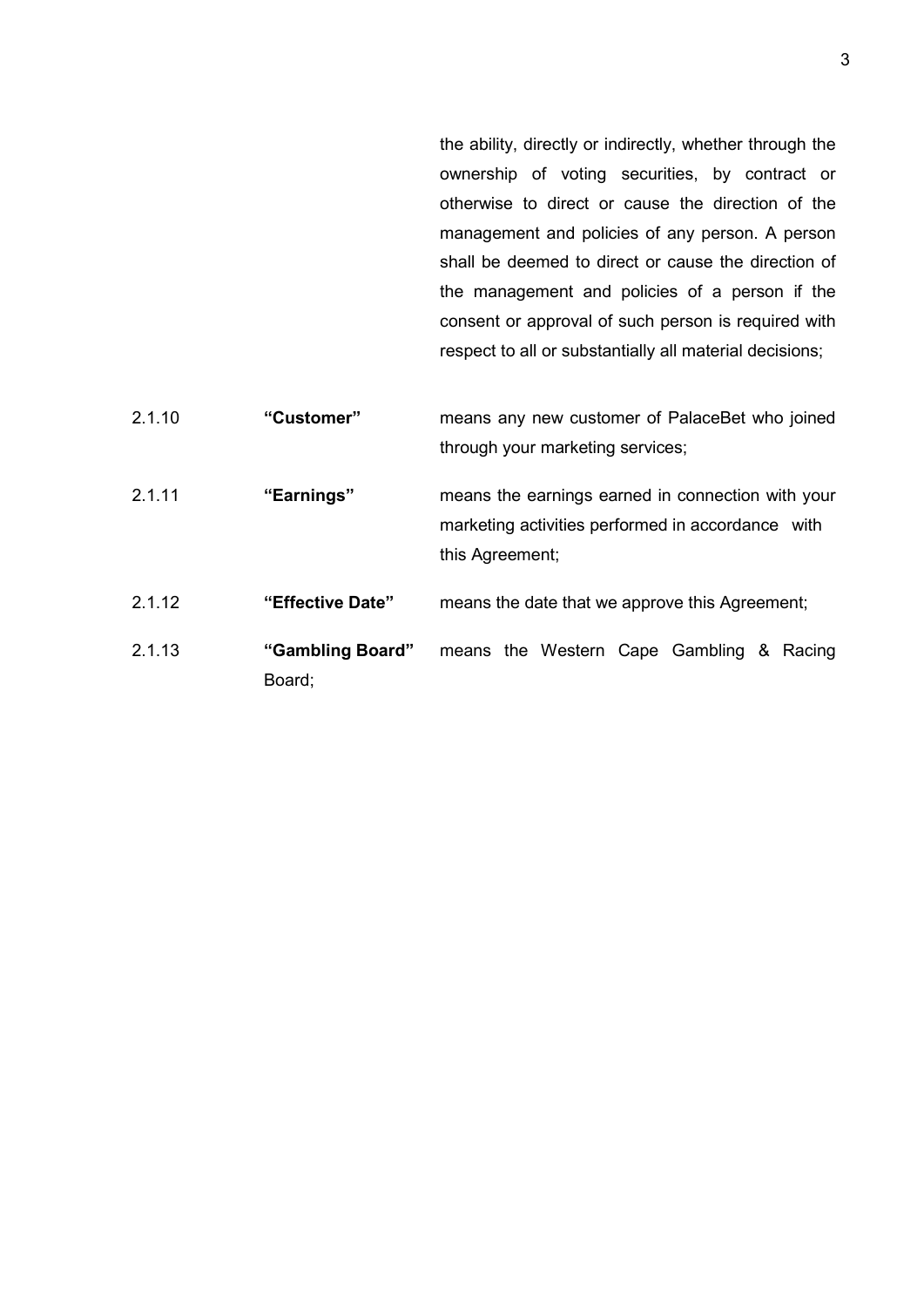2.1.14 "Gross Win" means total revenue generated from settled bets placed by Customers;

#### 2.1.15 "Intellectual Property Rights" includes:

any copyright (whether or not registered), design rights, inventions (whether or not patented), logos, business names, service marks and trademarks (whether or not registered), internet domain names, moral rights, rights in databases, data, applications for registration, and the right to apply for registration, for any of these rights; and all other intellectual property rights and equivalent or similar forms of protection; existing anywhere in the world owned or licensed to each Party prior to the Signature Date and after;

- 2.1.16 "Marketing Material" means banners, URLs, text, graphics and/or other promotional materials made available for marketing purposes;
- 2.1.17 "PalaceBet", "us, "we" or "our" means the online sports betting business established by Peermont and licensed by the Gambling Board;
- 2.1.18 "Parties" means the parties to this Agreement, being us and you;
- 2.1.19 "Peermont" means Peermont Global Proprietary Limited, a company duly incorporated in terms of the company laws of South Africa with registration number 2006/006340/07;
- 2.1.20 "Prohibited Site" any website, forum, social media platform or other communications medium, regardless of type, upon which the advertisement of gambling-related activity is unlawful or otherwise prohibited;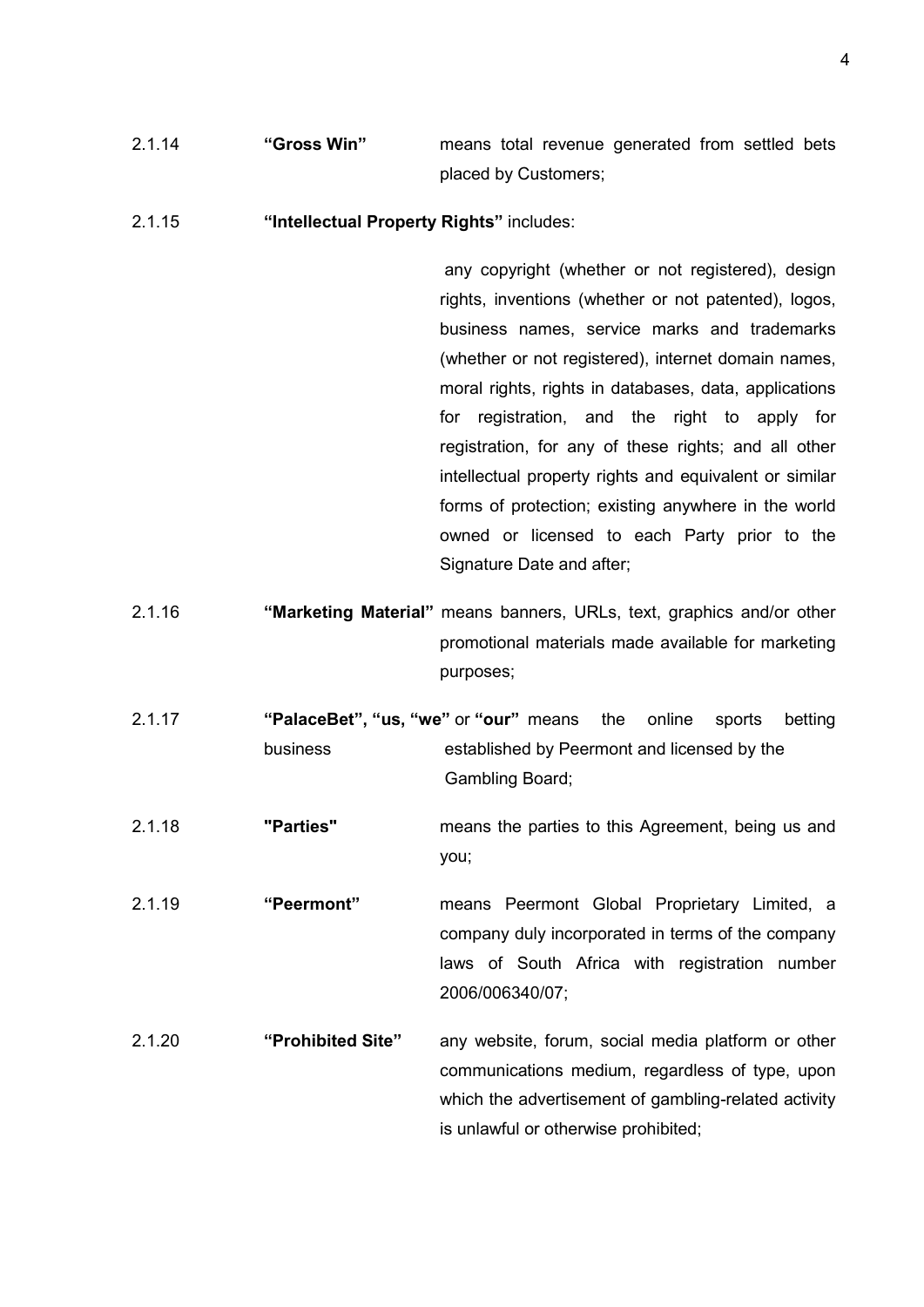| 2.1.21 | "Rand" or "R"     | means South African rand, the lawful currency of<br>the Republic of South Africa;                                                                                                                                                                                                                                                                                                                                                                                                                                                                                                                                                                                                                                                                                                                                                                                                                                        |
|--------|-------------------|--------------------------------------------------------------------------------------------------------------------------------------------------------------------------------------------------------------------------------------------------------------------------------------------------------------------------------------------------------------------------------------------------------------------------------------------------------------------------------------------------------------------------------------------------------------------------------------------------------------------------------------------------------------------------------------------------------------------------------------------------------------------------------------------------------------------------------------------------------------------------------------------------------------------------|
| 2.1.22 | "Revenue"         | means Gross Win of PalaceBet less bonuses and<br>gaming taxes from Customers only;                                                                                                                                                                                                                                                                                                                                                                                                                                                                                                                                                                                                                                                                                                                                                                                                                                       |
| 2.1.23 | "Territory"       | means South Africa;                                                                                                                                                                                                                                                                                                                                                                                                                                                                                                                                                                                                                                                                                                                                                                                                                                                                                                      |
| 2.1.24 | "Unsuitable Site" | means any website, forum, social media platform or<br>other communications medium, regardless of type,<br>which is: aimed at children; intended to appeal to<br>minors; promotes or glorifies violence; promotes<br>discrimination<br>based<br>on<br>race, sex,<br>religion,<br>nationality, disability, sexual orientation or age;<br>promotes illegal activity; violates or enables the<br>violation of intellectual property rights; violates the<br>rights of privacy of others; is obscene or contains<br>explicit sexual content; contains or promotes any<br>unlawful behaviour or content; contains or provides<br>links to malicious or harmful software, keyloggers,<br>trojans, viruses or malware; or which we believe, in<br>our sole discretion, may bring us or our affiliated<br>companies and brands into disrepute, or which may<br>prejudice our interests or our affiliated companies<br>and brands. |

2.2 In this Agreement:

- 2.2.1 any reference to the singular includes the plural and vice versa;
- 2.2.2 any reference to natural persons includes legal persons and vice versa;
- 2.2.3 any reference to a gender includes the other genders.
- 2.3 The headings in this Agreement are for ease of reference only and shall not affect the interpretation of this Agreement.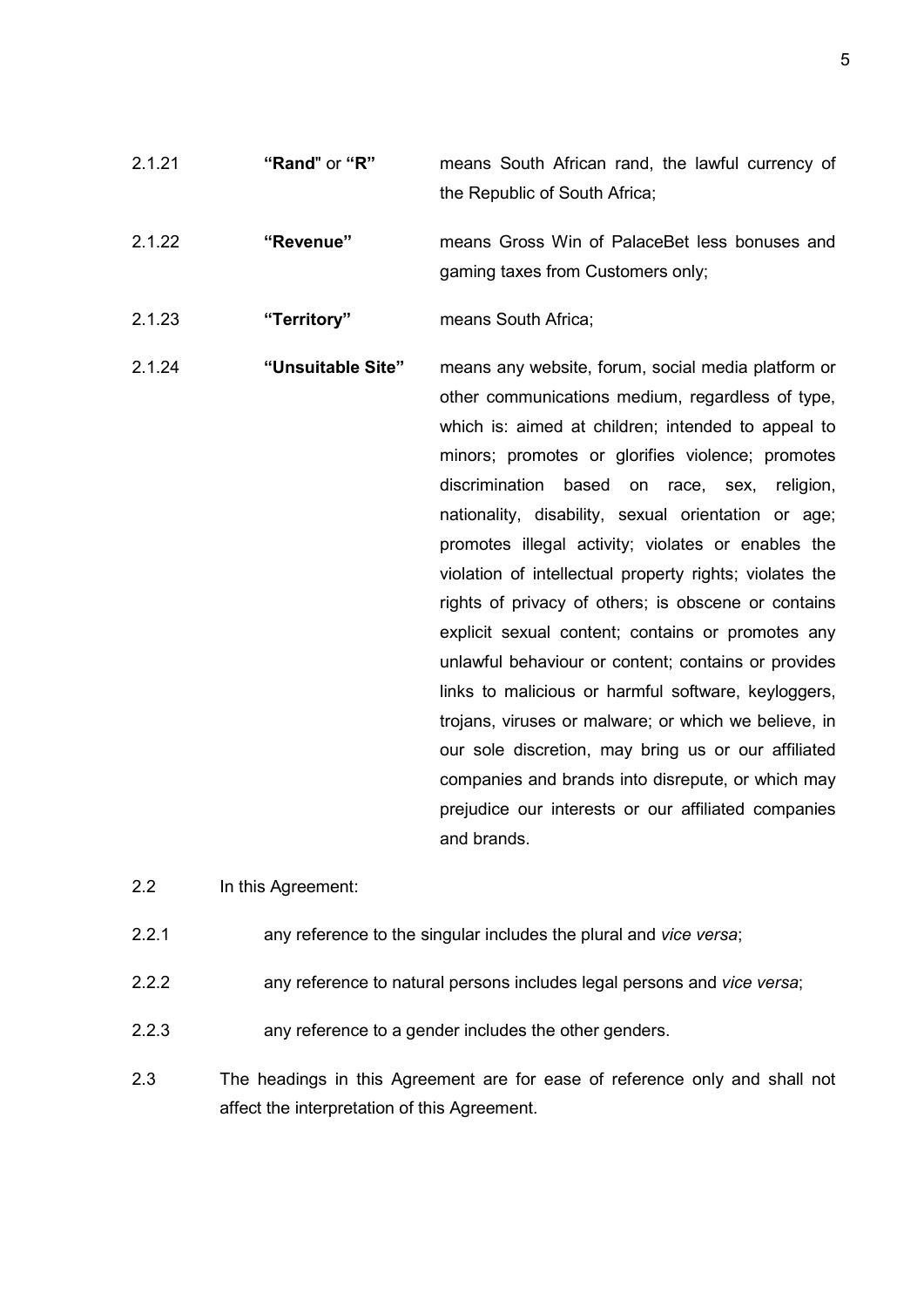- 2.4 Words and expressions defined in any clause shall, unless the application of any such word or expression is limited to that clause, bear the meaning assigned to such word or expression throughout this Agreement.
- 2.5 To the extent that substantive rights and obligations are imposed on a party by this clause, effect shall be given to such rights and obligations notwithstanding that they are contained in this clause.
- 2.6 No provision herein shall be construed against or interpreted to the disadvantage of any party by reason of such party having or being deemed to have structured, drafted or introduced such provision.
- 2.7 The eiusdem generis rule shall not apply and whenever the term "including" is used followed by specific examples, such examples shall not be construed so as to limit the meaning of that term.
- 2.8 Unless specifically otherwise provided, any number of days prescribed shall be determined by excluding the first and including the last day.

# 3. Affiliate Application

- 3.1 As part of the application process to join the Programme, you must complete and submit the Application Form.
- 3.2 The Application Form will form part of this Agreement and you warrant and represent that all the information you provide to us either directly or as part of the Application is true, accurate and complete.
- 3.3 We will notify you by email as to whether or not your Application has been successful (which will be at our sole discretion). If your Application is rejected, you may reapply at another time. If your Application is successful, we will email you the necessary instructions on how to proceed.
- 3.4 Should your Application to join the Programme be successful, you will be permitted to hold only one account with us. We reserve the right to close down any duplicate accounts and to cancel any amounts otherwise due under such accounts.

# 4. Identity Verification and Supporting Documentation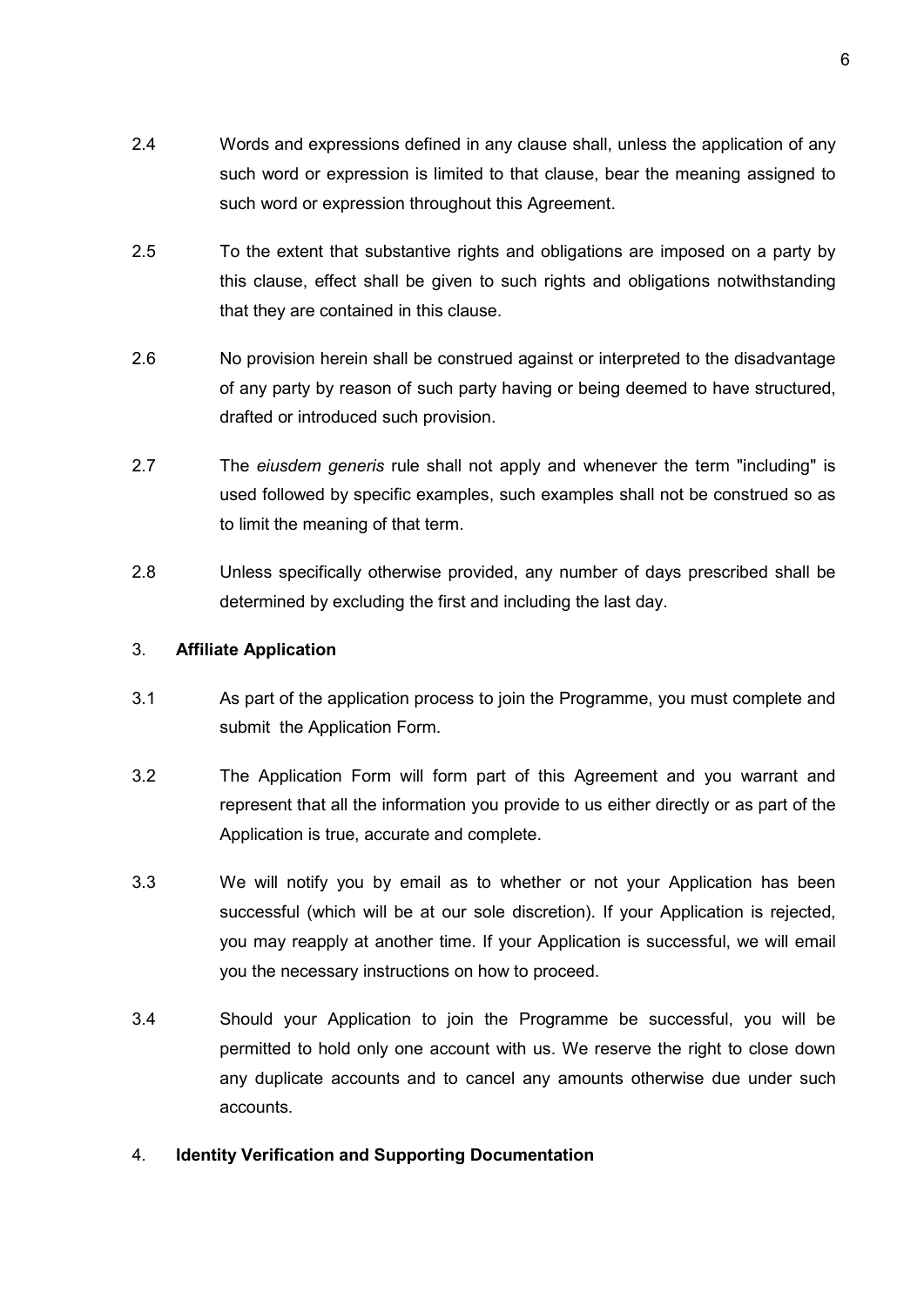- 4.1 [Only individuals who are 18 years or over can be an Affiliate or work for an Affiliate. We will verify your age as part of the Application process.]
- 4.2 It is our policy to prohibit and actively prevent money laundering and any activity that facilitates money laundering or funding of terrorist or criminal activities. We will verify your identity by obtaining information from public sources and data and through the information provided by you, which may include (but is not limited to): (a) documents (where you are an individual) for the purposes of proof of identity, proof of residence and/or address and/or proof of age; or (b) (where you are a company or other legal entity) constitutional documents and documents which verify the identity of the directors and beneficial owner of the company.
- 4.3 We may ask you to provide further documentation on application and from time to time to ensure our records are kept up to date. You agree to provide us with any information and/or documents which we may request by email to affiliates@palacebet.co.za within 30 days of such a request being made.
- 4.4 We reserve the right to withhold any payments that may be due to you for so long as we are unable to complete our verification procedures or any verification processes are pending.
- 4.5 All information and/or documentation sent to us must match the information you provide to us on application. In the event there is a discrepancy and you are unable to provide justification for such discrepancies to our satisfaction we may terminate this Agreement.
- 4.6 If we are unable to satisfy ourselves of your identity at any time, we shall be entitled to terminate this Agreement immediately with no liability (including any payments for revenues generated).

### 5. Obligations of Affiliate

- 5.1 You will not make any use of the Marketing Materials unless and until we approve your Application to join the Programme.
- 5.2 If your Application to join the Programme is successful, you:
- 5.2.1 undertake, warrant and agree that all use of the Marketing Materials and all activities undertaken in connection with this Agreement shall be lawful and in strict accordance with this Agreement;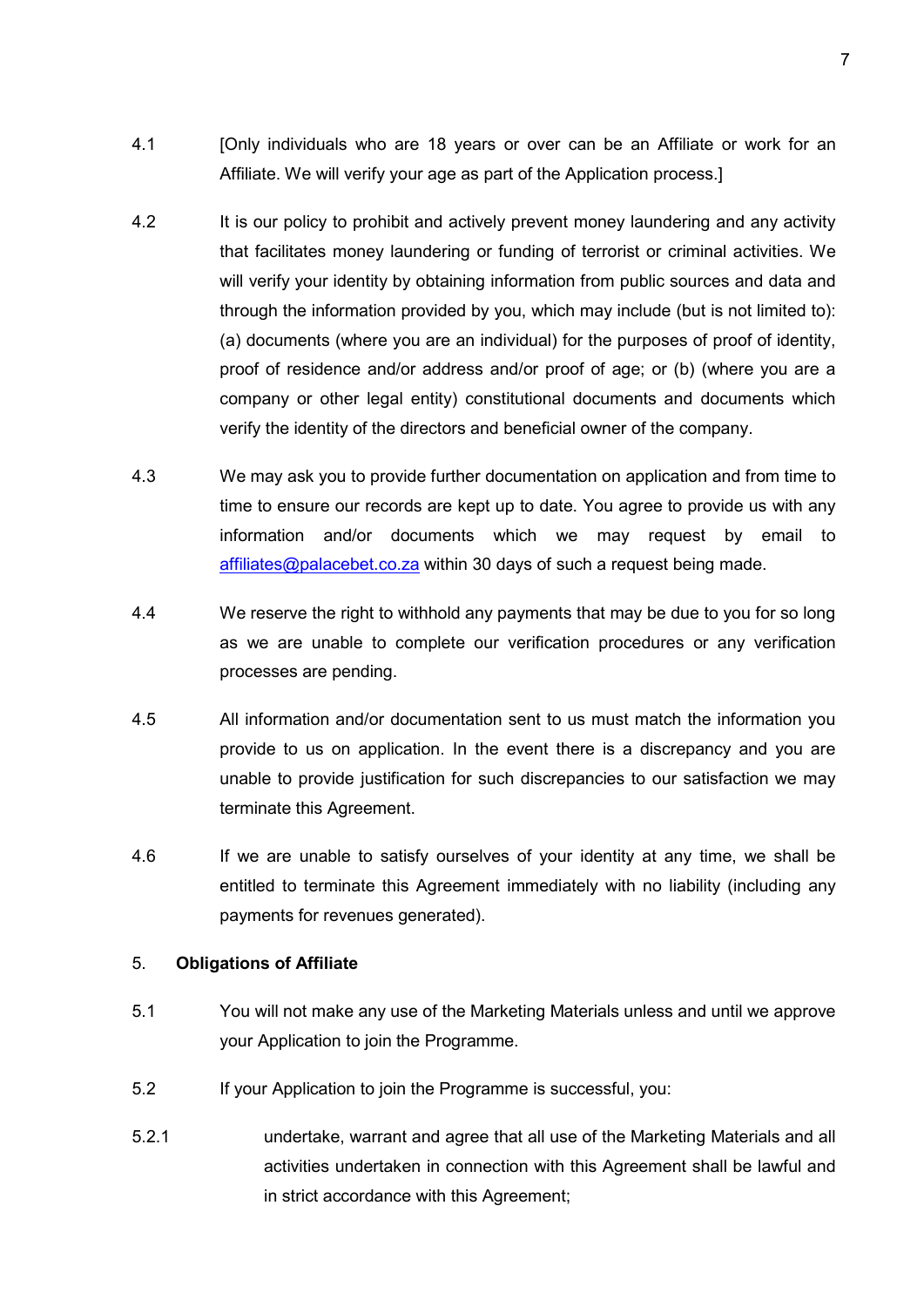- 5.2.2 further undertake, warrant and agree that you shall not conduct any activities in connection with any Unsuitable Site or any Prohibited Site. Any traffic redirected from the above channels to PalaceBet will be considered an immediate contravention of this Agreement and we may choose to disable your account;
- 5.2.3 will use all reasonable efforts to market to and refer individuals to PalaceBet in order for them to become Customers solely at your cost and expense and on your website, promotions and marketing campaigns;
- 5.2.4 agree to make use of the Marketing Materials only on your website that has been specified in your application;
- 5.2.5 agree to use your best efforts to market and promote PalaceBet in a manner consistent with good business ethics and in good faith towards PalaceBet;
- 5.2.6 be formally and publicly aligned with PalaceBet as our betting affiliate within the Territory;
- 5.2.7 shall not: (a) undertake any action which may have a detrimental impact on PalaceBet's ability to be qualified for or to hold or maintain any licence, permit or approval granted, or to be granted, by any competent authority, or (b) undertake any action which could reasonably be construed as bringing PalaceBet into Material Disrepute, where "Material Disrepute" means any condition which could reasonably and objectively be seen to create a material negative perception of our integrity;
- 5.2.8 shall not attempt to intercept, redirect or otherwise interfere with (including, without limitation, via user-installed software) traffic from or on any website that participates in the Programme;
- 5.2.9 shall not perform any prohibited activity in connection with any content or material which contains: (a) the intellectual property of others for which you are not properly licensed to use; (b) information that is unlawful, harmful, threatening, obscene, discriminatory, scandalous, fraudulent or offensive; (c) any information that may subject us to any cause of action, in law, equity or otherwise; or (d) any information which we, in our sole discretion,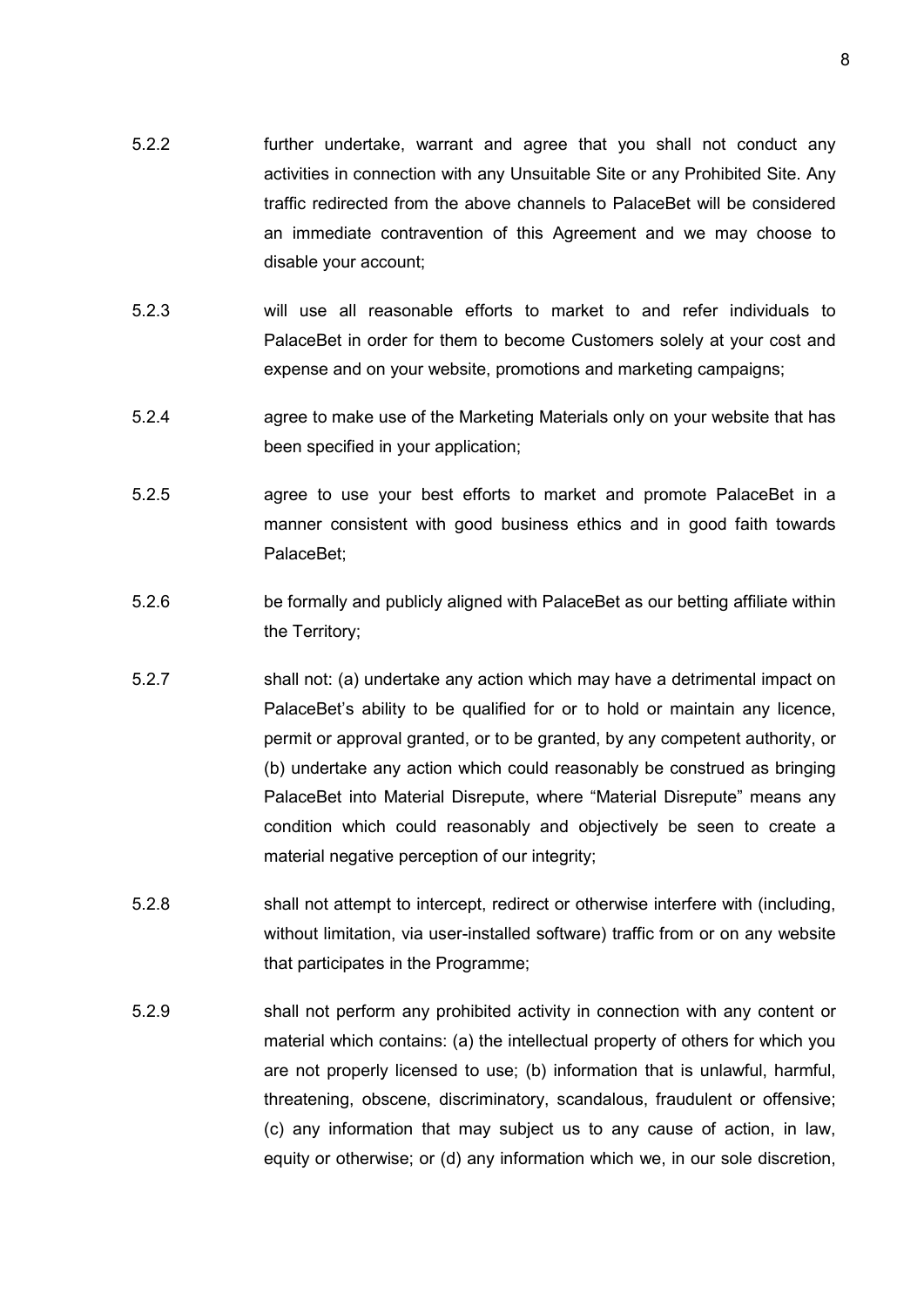determine to be objectionable, harmful, in bad taste, or potentially damaging to our interests and goodwill;

- 5.2.10 shall ensure that we approve all your activities and must not involve any marketing or promotional activity which may have the potential to deceive, confuse or mislead users, or which may infringe on any third-party rights, including the rights of privacy, publicity, or intellectual property rights. Further, you shall ensure that the Marketing Materials are displayed only in connection with web sites and materials which are lawful, proper, professional and tasteful;
- 5.2.11 give us the right to demand the immediate takedown or modification of any materials that you distribute, or to demand the cessation of any or all marketing activity in connection with us, at any time and in our sole discretion. You agree that we are entitled to review your affiliate marketing activities from time to time and that we may approve/reject marketing methods and Affiliate Sites used by you in our sole discretion. You undertake and agree to provide prompt assistance and full cooperation in connection with any requests we make in this regard;
- 5.2.12 if requested by us, you undertake and agree to provide us with all such information and documentation as we may reasonably require to verify your compliance with this Agreement, or which we may require for our regulatory or legal purposes;
- 5.2.13 agree that you shall neither offer nor provide incentives (financial or otherwise) to any potential new Customer without our prior written approval excluding the standard promotional programs which we may make available to you from time to time through this Agreement;
- 5.2.14 you will not knowingly benefit from known or suspected activity not performed in good faith (or alternatively, performed in bad faith), whether or not such activity actually causes damage to us;
- 5.2.15 shall advertise PalaceBet and any other PalaceBet initiatives (in both instances as approved or required by us in writing, acting reasonably) on all your platforms including but not limited to its website, mobile applications for IOS, Android and other devices, emails, social media and any other platform or medium that it may use for advertising;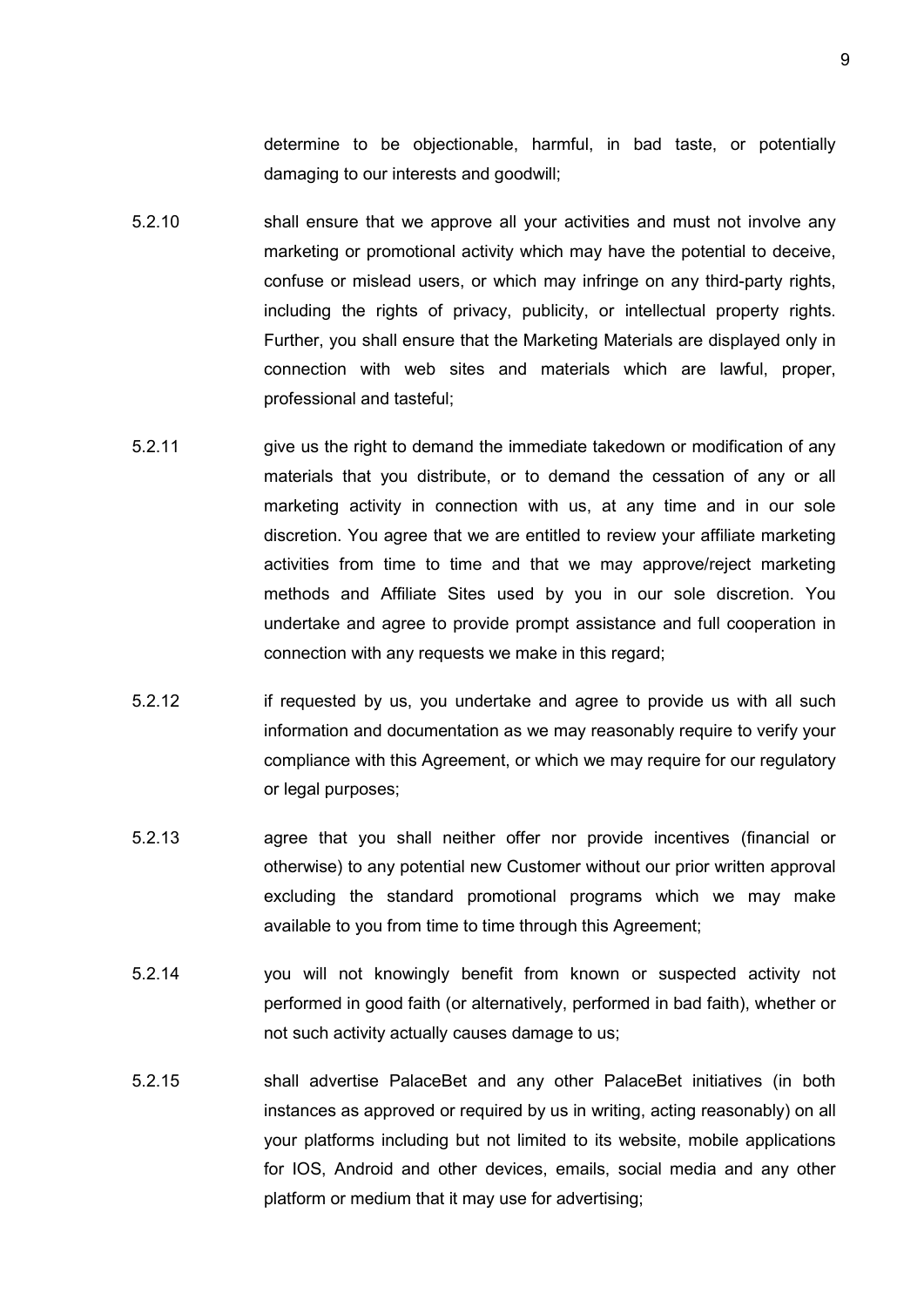- 5.2.16 will use your best endeavours to improve your marketing platforms by keeping up with developments and updates. You will continuously add new features and continuously look for ways to further integrate PalaceBet into your marketing platforms and deliver a better player experience;
- 5.2.17 in the event that you fail to refer new Customers during any consecutive 3month period, we reserve the right to reduce your Earnings rate to a flat 0 (zero) % rate, or any rate to be decided by us at our sole discretion, of Commissionable Revenue until you introduce new Customers, at which point your account manager will discuss a new Earnings rate with you;
- 5.2.18 will not, directly or indirectly, offer and person or entity any consideration or incentives for becoming Customers;
- 5.2.19 will not send any form of direct marketing containing any Marketing Material to individuals; and
- 5.2.20 shall ensure that your activities shall comply with all applicable laws and industry practices applicable to online marketing; online advertising; and the marketing of online gambling sites.

#### 6. Rights and obligations of PalaceBet

- 6.1 We shall pay you the Commission Payable, on the following terms –
- 6.1.1 monthly in arrears at the end of the following month (i.e. for the month of January the Commission Payable will be paid at the end of February and the Commission Payable for the month of February will be paid at the end of March), into a bank account you notify to us in writing;
- 6.1.2 the calculation on the amount of the Commission Payable will be based on our records relating to the Commissionable Revenue which, in the absence of manifest error or fraud, shall be binding on you; and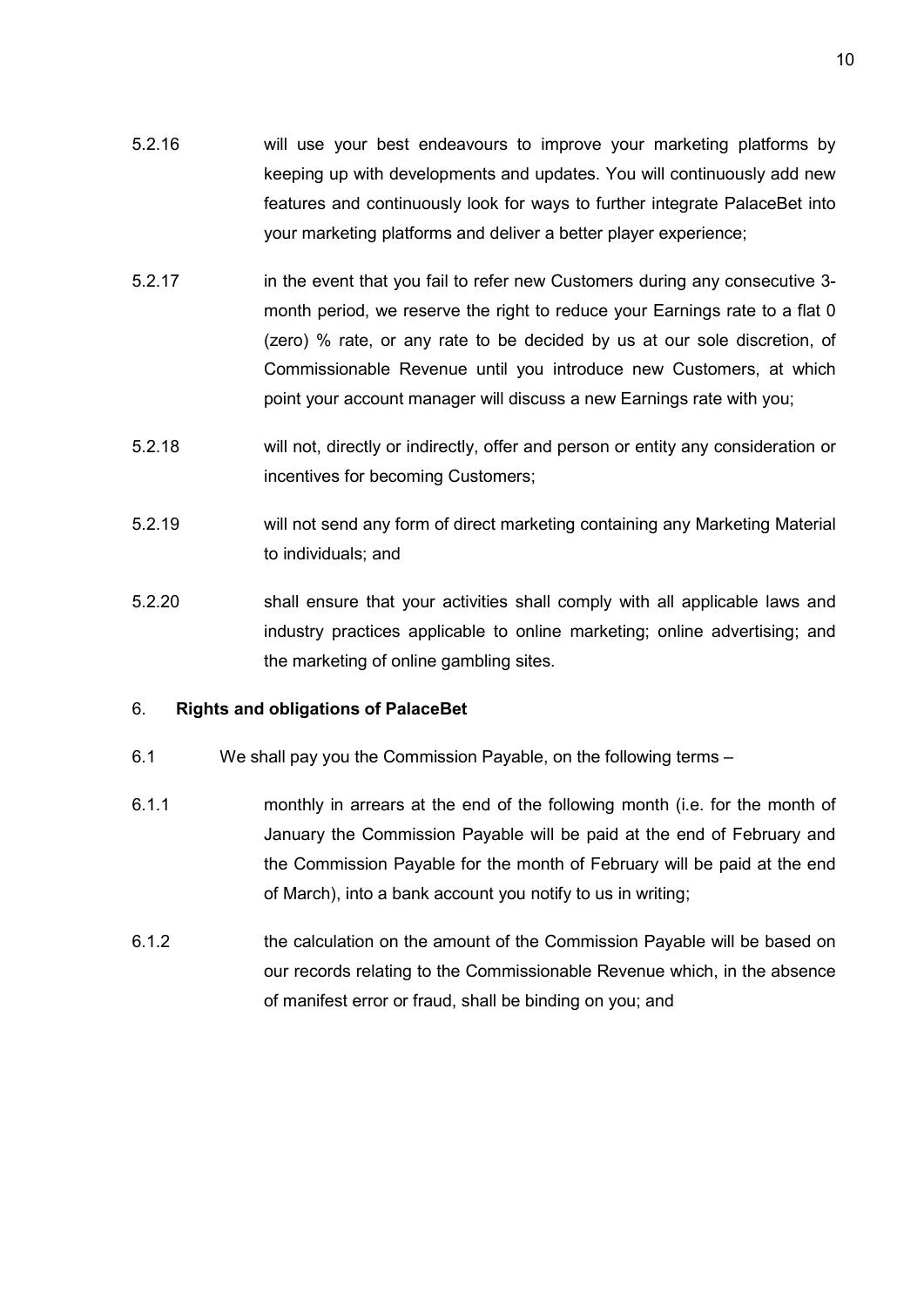- 6.1.3 any dispute between the Parties on the amount of the Commission Payable at any time shall be referred to auditors to be appointed by the Parties, failing which we shall have the discretion to appoint, who shall act as expert and not as arbitrator, whose fees and disbursements shall be paid equally between the Parties and whose decision shall be final and binding on the Parties in the absence of manifest error.
- 6.2 We shall make reasonable efforts to make any payments due to you timeously. However, we shall not be liable for occasional delays or delays outside of our control.
- 6.3 We have the right to monitor your website(s), promotions and marketing campaigns to ensure you are complying with the terms of this Agreement and you shall provide us with all data and information (including, but not limited to, passwords) at no charge to enable us to perform such monitoring.
- 6.4 We reserve the right to: (a) immediately suspend or terminate any account if we believe such account to be involved in fraud, money-laundering and/or any other form of illegal or suspicious activities; (b) withhold any amounts due on the account; and (c) to report such details as it reasonably considers are necessary to relevant authorities.
- 6.5 We reserve the right to seek criminal or other sanctions against you if we suspect you have engaged in fraudulent, dishonest or criminal acts and we will disclose such information to the relevant authorities or other relevant third parties as may be necessary in this regard.

### 7. Customer Tracking

- 7.1 You are responsible for ensuring that all referred Customers are properly tagged with your Affiliate Banner Tag. You will not receive credit for Customers who are not properly tagged or who we are unable to otherwise properly associate with your Affiliate Banner Tag.
- 7.2 We shall not be liable to you in any way if we are unable to identify a Customer as originating from your website. Should you fail to comply with any other applicable laws including in relation to data privacy and security, we shall not be liable to you in any way in respect of the actions of that end user or Customer.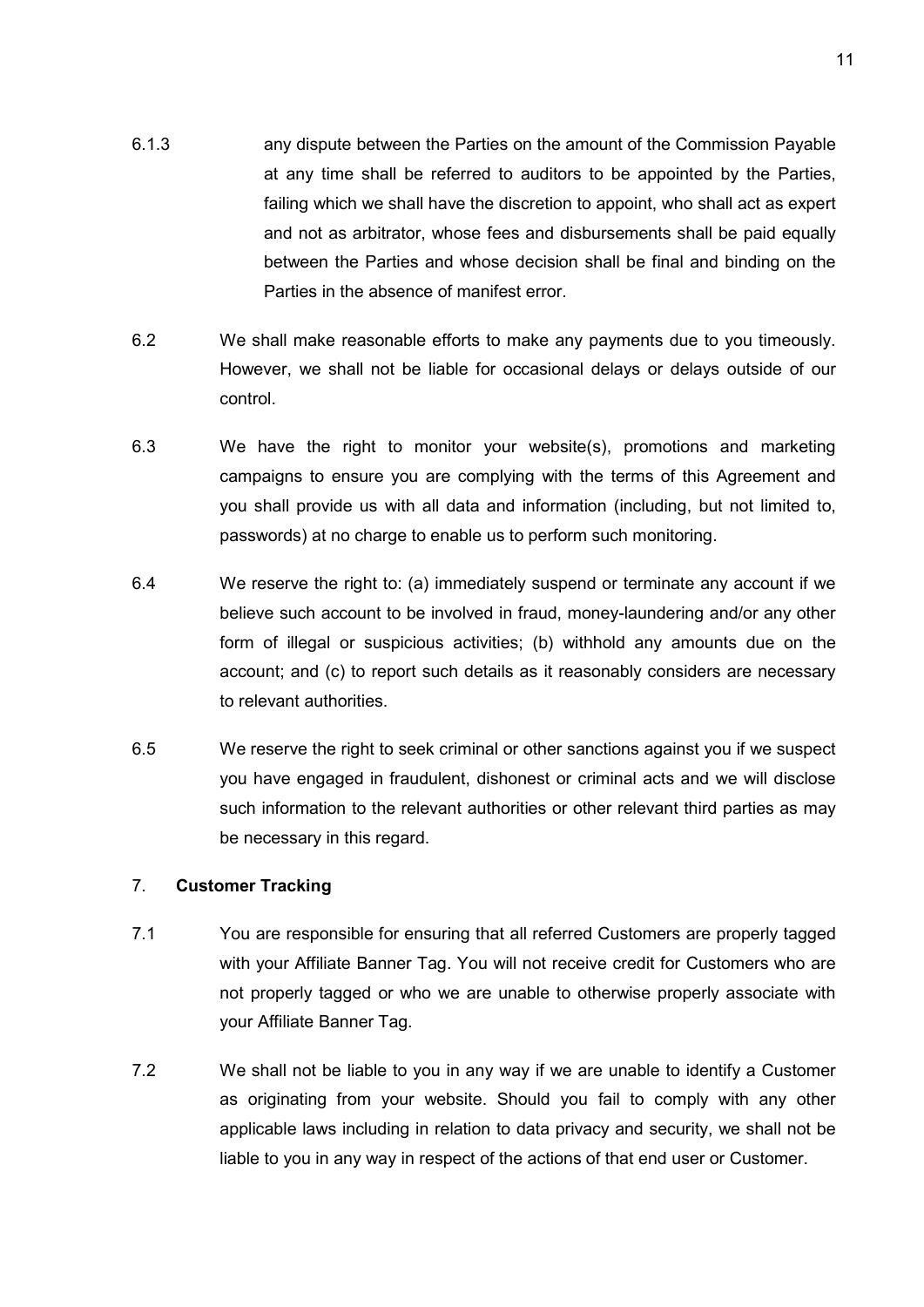- 7.3 We shall track Customer activity relevant to the calculation of your Earnings. You agree that our statistics and calculations in relation to the tracking of Customer activity and the calculation of your Earnings shall be final.
- 7.4 We will provide reports of Customer activity. The form, content and frequency of reporting may vary from time to time, at our sole discretion.

### 8. Customer Qualification

- 8.1 All Customers must qualify in accordance with South African legislation as well as PalaceBet's terms. Immediate Customer refusal will take place for: (a) underage Customers; (b) those who already have PalaceBet accounts; and (c) Customers registering from outside of South Africa.
- 8.2 We reserve the right to refuse, close or limit Customers' accounts and activity as we see fit.
- 8.3 Further investigations by us may reveal additional reasons for non-qualification by a Customer. Any non-qualifications can be queried with us, but once we make a final decision, you will not be entitled to appeal such a decision.

### 9. Duration and termination

- 9.1 This Agreement shall subsist indefinitely unless otherwise terminated by the Parties in terms of this clause.
- 9.2 Notwithstanding anything to the contrary in this Agreement, we shall be entitled in our discretion to terminate this Agreement upon written notice to you in the event  $of -$
- 9.2.1 the Gambling Board or any other competent authority finding you unsuitable for any reason or requiring us to cease our dealings with you or to terminate this Agreement; or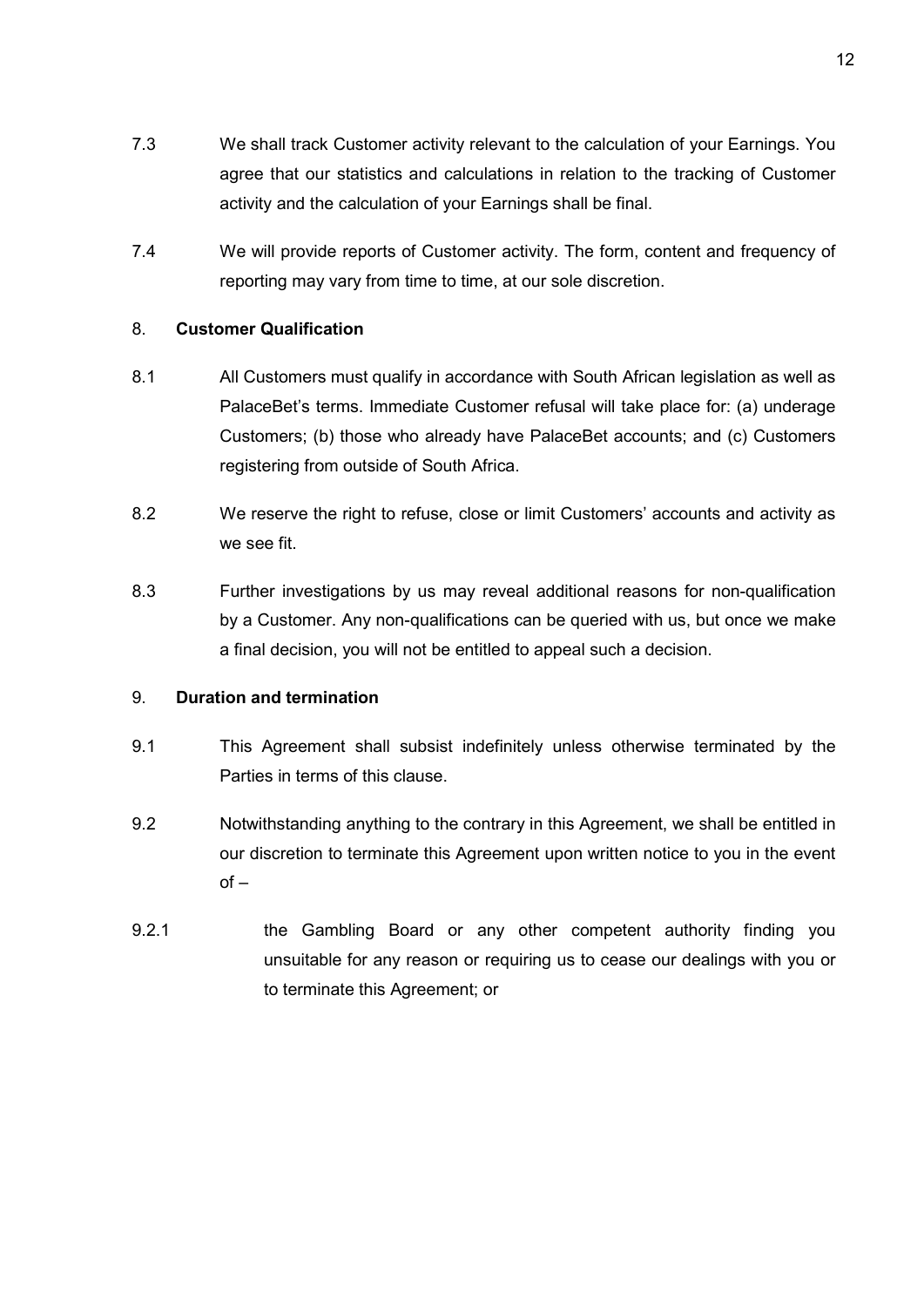- 9.2.2 we providing you with two calendar months written notice confirming that we intend to terminate this Agreement; or
- 9.2.3 you undergoing a change of Control.

### 10. Relationship and co-operation

This Agreement does not constitute a relationship of principal and agent, employment, partnership or joint venture between the Parties and each Party acknowledges and agrees that it has no authority to legally bind the other in relation to Customers, users or any other person, and indemnifies the other for any damages suffered by the other, including actual legal costs, as a result of a breach of this clause 10.

# 11. Breach

- In addition to all rights of the Parties in terms of this Agreement and in law, if a Party ("Defaulting Party") commits a material breach of a material term of this Agreement and fails to remedy such breach within 10 (ten) days' ("Notice Period") of written notice requiring the breach to be remedied, then the Party giving the notice ("Aggrieved Party") will be entitled, at its option –
- 11.1 to claim immediate specific performance of all or any of the Defaulting Party's obligations under this Agreement which are due, with or without claiming damages; or
- 11.2 to immediately cancel this Agreement, with or without claiming damages, by written notice to the Defaulting Party.

### 12. Intellectual Property

- 12.1 Each Party shall request the prior approval for any use of the other Party's Intellectual Property that the requesting Party may wish to make. The other Party shall review the proposed use within a reasonable time (being ordinarily not longer than 7 (seven) days) and shall not unreasonably refuse or delay approval.
- 12.2 Each Party hereby acknowledges and agrees that every use of the other Party's Intellectual Property hereunder shall inure to the benefit of such other Party and that this Agreement does not convey any right, title or ownership interest in any such Party's Intellectual Property, other than to the extent expressly provided herein.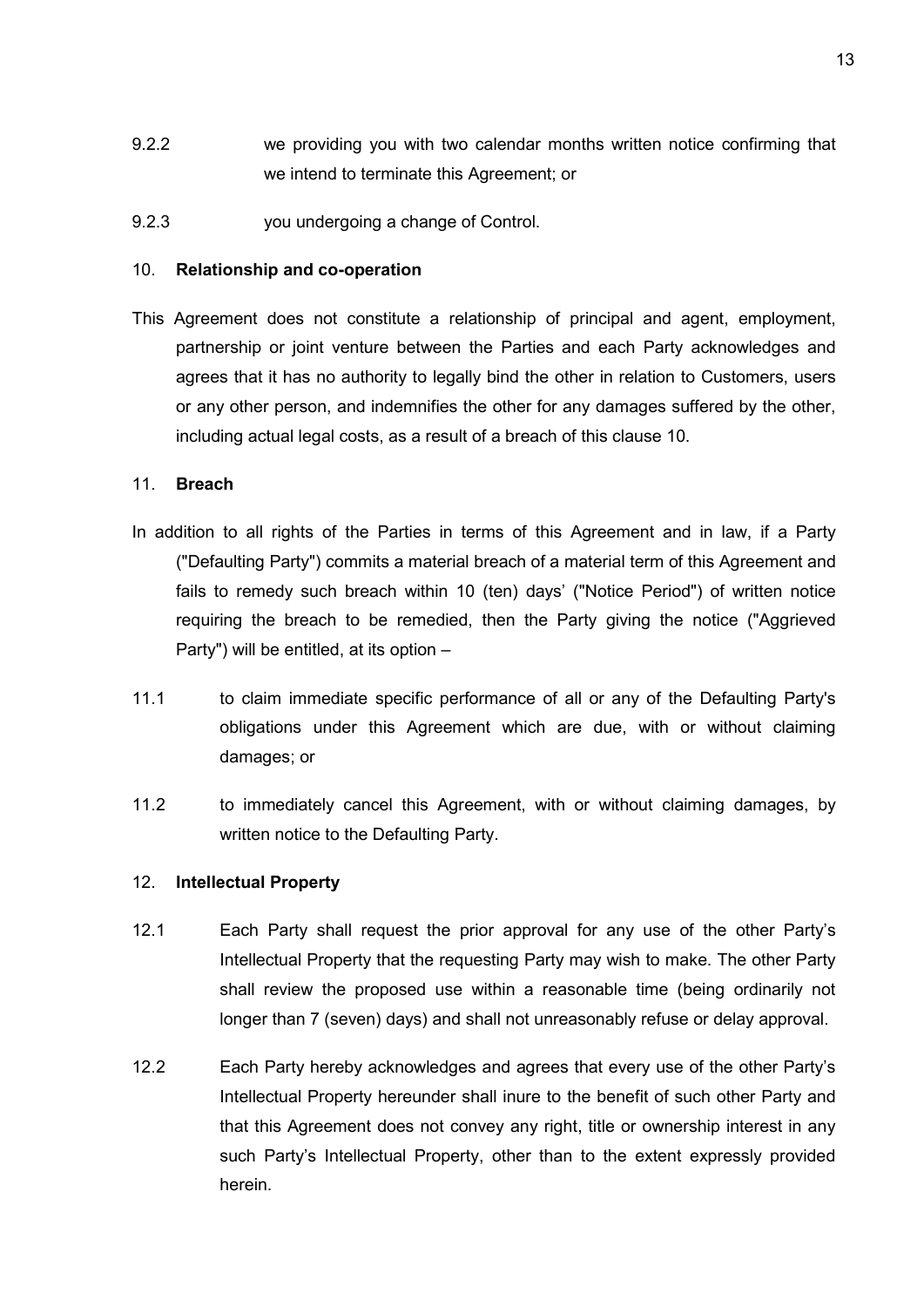12.3 All marketing material containing our Intellectual Property Rights must be agreed to in writing by us before you use same on your marketing platforms.

### 13. Data Protection

- 13.1 Each Party shall, at its own expense, ensure that it complies with and where necessary assists the other Party to comply with the requirements of all legislation and regulatory requirements in force from time to time relating to the use of personal data, including (without limitation): (i) any data protection legislation from time to time in force in the Republic of South Africa including the Protection of Personal Information Act 4 of 2013 (once in full force and effect, including (without limitation) in relation to any transitional periods) (POPIA) and any successor legislation.
- 13.2 Where a Party acts as an "operator" or "data processor" in relation to any personal information that it processes on behalf of the other Party, that former Party shall establish and maintain adequate security measures to secure the integrity and confidentiality of any personal information that it processes and will follow the requirements in section 19 of POPIA.
- 13.3 This clause is in addition to, and does not reduce, remove or replace, a Party's obligations arising from such requirements.

#### 14. Limitation of Liability

- 14.1 Except as expressly and specifically provided in this Agreement, all warranties, representations, conditions and all other terms of any kind whatsoever implied by statute or common law are, to the fullest extent permitted by applicable law, excluded from this Agreement.
- 14.2 No Party shall be liable to the other for any special, indirect or consequential loss or damages however arising under this Agreement.

The maximum amount of damages which any Party shall be entitled to claim from the other Party pursuant to any cause whatsoever arising from this Agreement, including anything done or omitted pursuant or purportedly pursuant to this Agreement and/or any breach of this Agreement, shall be the lower of the amount of the damages actually suffered and the amount paid under this Agreement by us to you during the 12 months preceding the date on which the claim arose. You undertake to not refer any individuals who have been excluded to participate in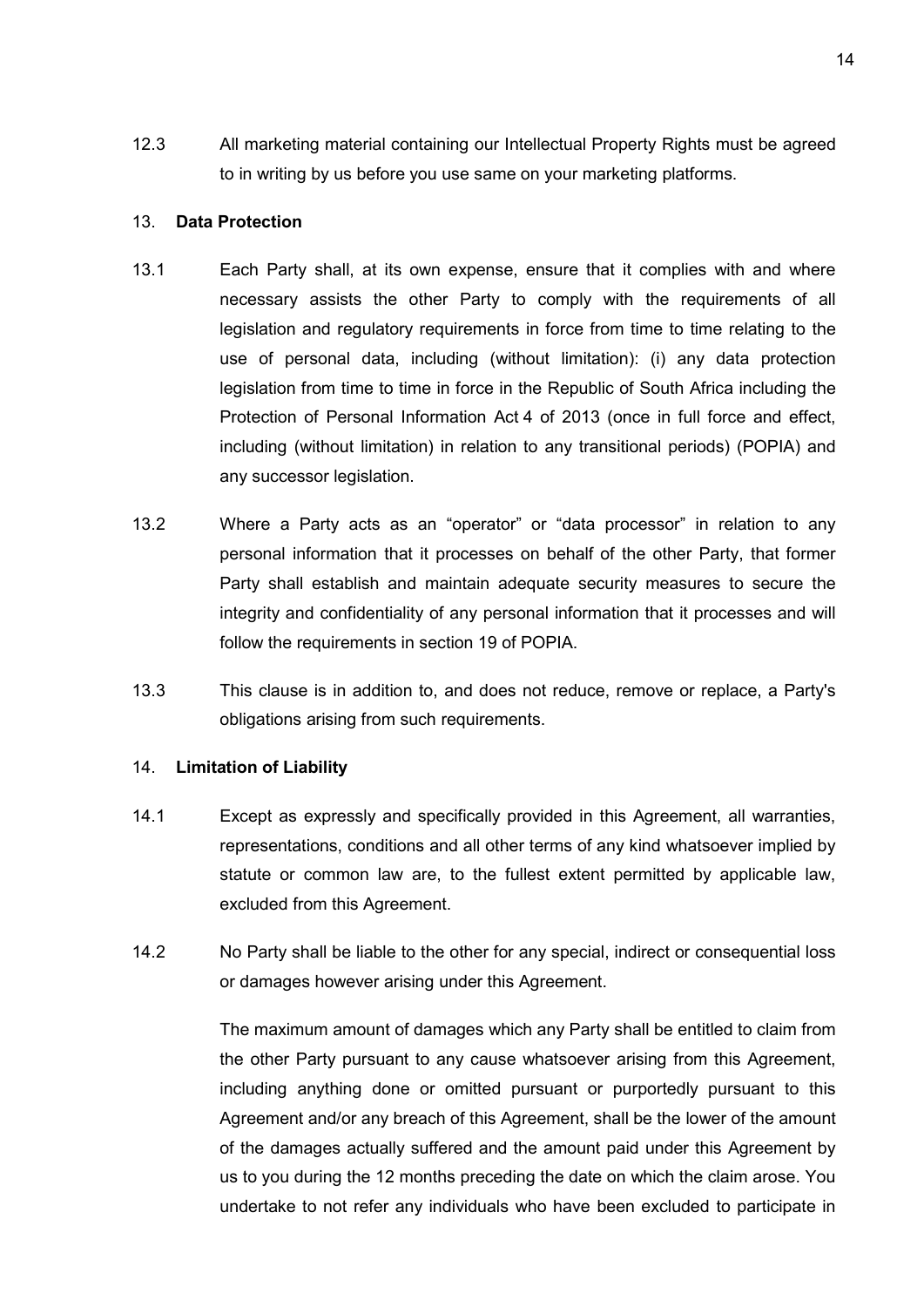gambling in terms of the Gambling Boards or National Gambling Boards ("Excluded Persons") List and you indemnify us for all claims, penalties, fines and damages in relation to any Excluded Persons.

14.3 We shall not be liable for any loss or damage that you may suffer because of any act of God; power failure; trade or labour dispute; act, failure or omission of any government or authority; obstruction or failure of telecommunication services or networks; or any other act, omission, delay or failure caused by a third party or otherwise outside of our control.

### 15. Domicilium and notices

- 15.1 For purposes of this clause 15, your domicilium address shall be the address you provide us with on the Application Form.
- 15.2 Our address for purposes of receiving any correspondence and/or process for purposes of this Agreement (its domicilium citandi et executandi) shall be

| physical address : | <b>Executive Offices</b><br><b>Emperors Palace</b><br>64 Jones Road<br><b>Kempton Park</b> |
|--------------------|--------------------------------------------------------------------------------------------|
| email              | legal@peermont.com                                                                         |

and marked for the attention of the Chief Executive Officer.

- 15.3 Any Party shall be entitled from time to time, by written notice to the other(s), to vary its domicilium address to any other physical address or email address.
- 15.4 All notices given in terms of this Service Agreement shall be in writing and any notice given by any Party to another ("the addressee") which is delivered by hand or transmitted by email, shall be deemed to have been received by the addressee on the date of delivery or successful transmission, as the case may be.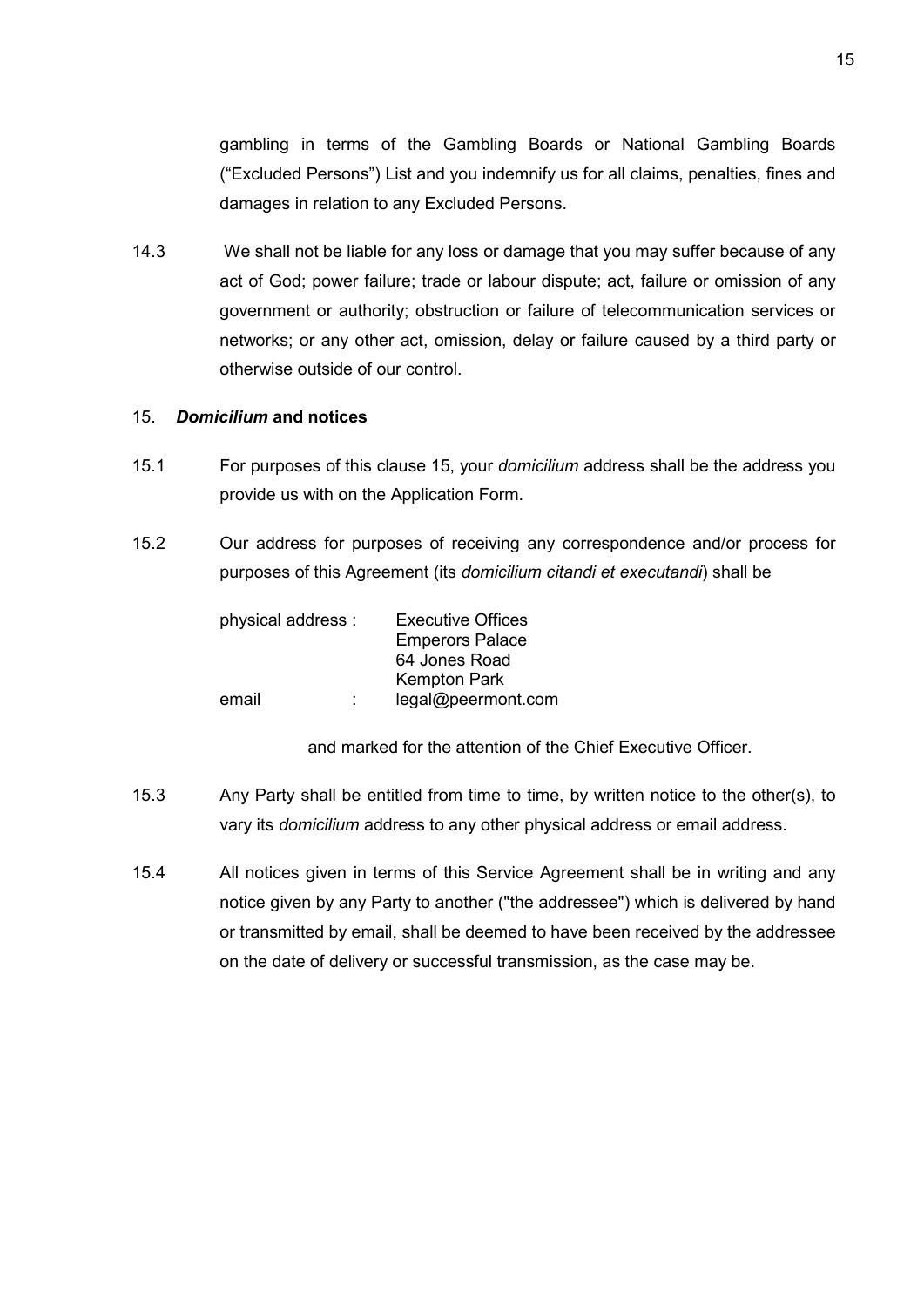15.5 Notwithstanding anything to the contrary contained or implied in this Agreement, a written notice or communication actually received by one of the Parties from another, including by way of facsimile transmission, shall be adequate notice or communication to such Party.

### 16. Miscellaneous matters

#### 16.1 entire contract

This Agreement contains all the provisions agreed on by the Parties with regard to the subject matter of the Agreement and the Parties waive the right to rely on any alleged provision not expressly contained in this Agreement.

### 16.2 severance

If any provision of this Agreement, which is not material to its efficacy as a whole, is rendered void, illegal or unenforceable in any respect under any law, the validity, legality and enforceability of the remaining provisions shall not in any way be affected or impaired thereby and the Parties shall endeavour in good faith to agree an alternative provision to the void, illegal or unenforceable provision.

### 16.3 no stipulation for the benefit of a third person

Save as is expressly provided for in this Agreement, no provision of this Agreement constitutes a stipulation for the benefit of a third person (i.e. a stipulatio alteri) which, if accepted by the person, would bind any Party in favour of that person.

#### 16.4 no representations

A Party may not rely on any representation which allegedly induced that Party to enter into this Agreement, unless the representation is recorded in this Agreement.

#### 16.5 force majeure

Neither Party shall be in breach of this Agreement nor liable for delay in performing, or failure to perform, any of its obligations under this Agreement if such delay or failure result from events, circumstances or causes beyond its reasonable control. In such circumstances the affected Party shall be entitled to a reasonable extension of the time for performing such obligations. If the period of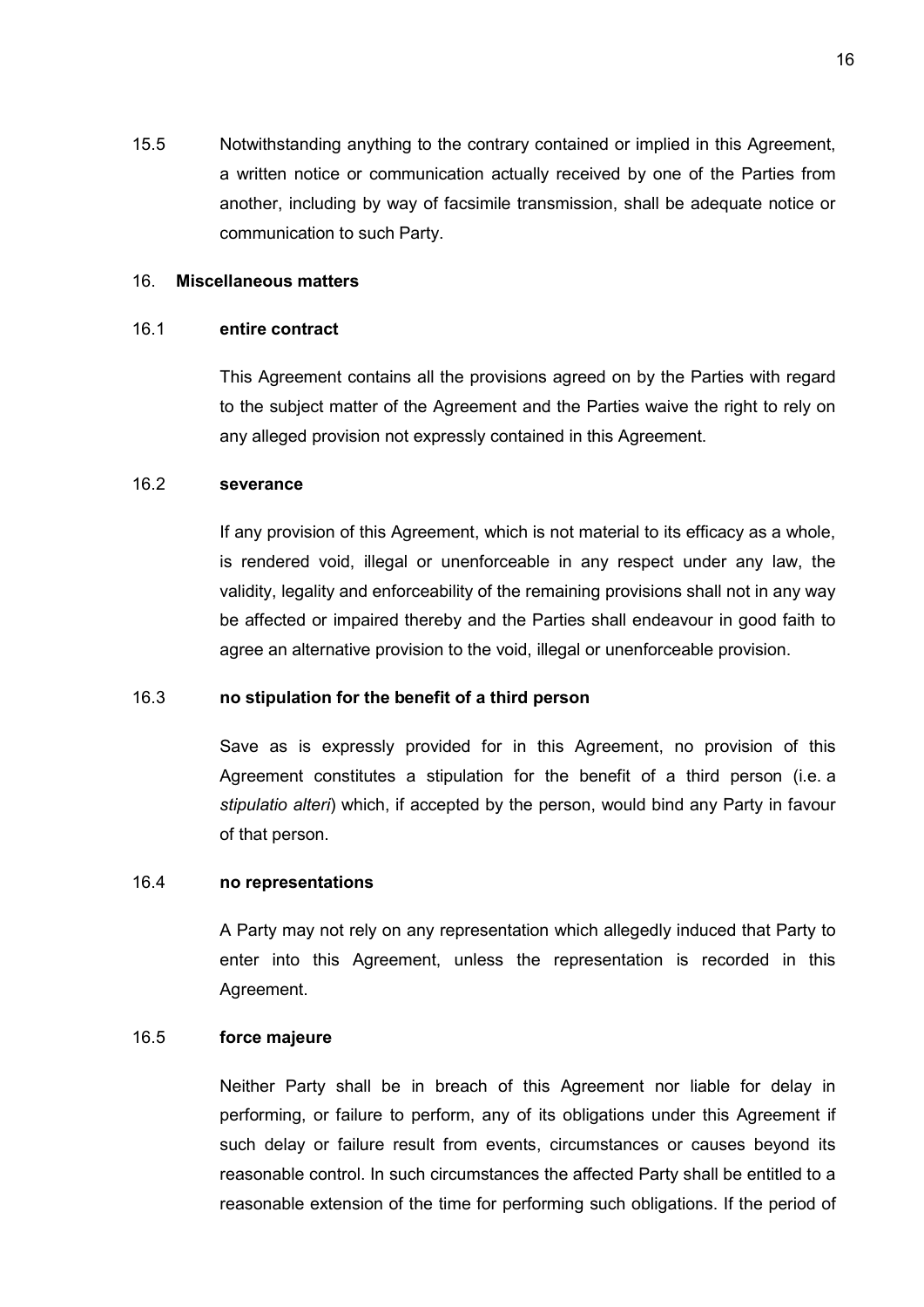delay or non-performance continues for 6 months, the Party not affected may terminate this Agreement by giving 30 days' written notice to the affected Party.

#### 16.6 variation, cancellation and waiver

No contract varying, adding to, deleting from or cancelling this Agreement, including this clause 16.6, and no waiver of any right under this Agreement, shall be effective unless reduced to writing and signed by or on behalf of the Parties.

### 16.7 indulgences

The grant of any indulgence, extension of time or relaxation of any provision by a Party under this Agreement shall not constitute a waiver of any right by the grantor or prevent or adversely affect the exercise by the grantor of any existing or future right of the grantor.

### 16.8 cession and delegation

Save for cession to a wholly owned subsidiary of each Party, the Parties may not cede any or all of that Party's rights or delegate any or all of that Party's obligations under this Agreement without the prior written consent of the other Party, which consent shall not be unreasonably withheld or delayed.

### 16.9 applicable law

This Agreement is to be governed, interpreted and implemented in accordance with the laws of the Republic of South Africa.

### 16.10 jurisdiction of South African courts

The Parties consent to the non-exclusive jurisdiction of the High Court of South Africa, Gauteng Local Division, Johannesburg for any proceedings arising out of or in connection with this Agreement.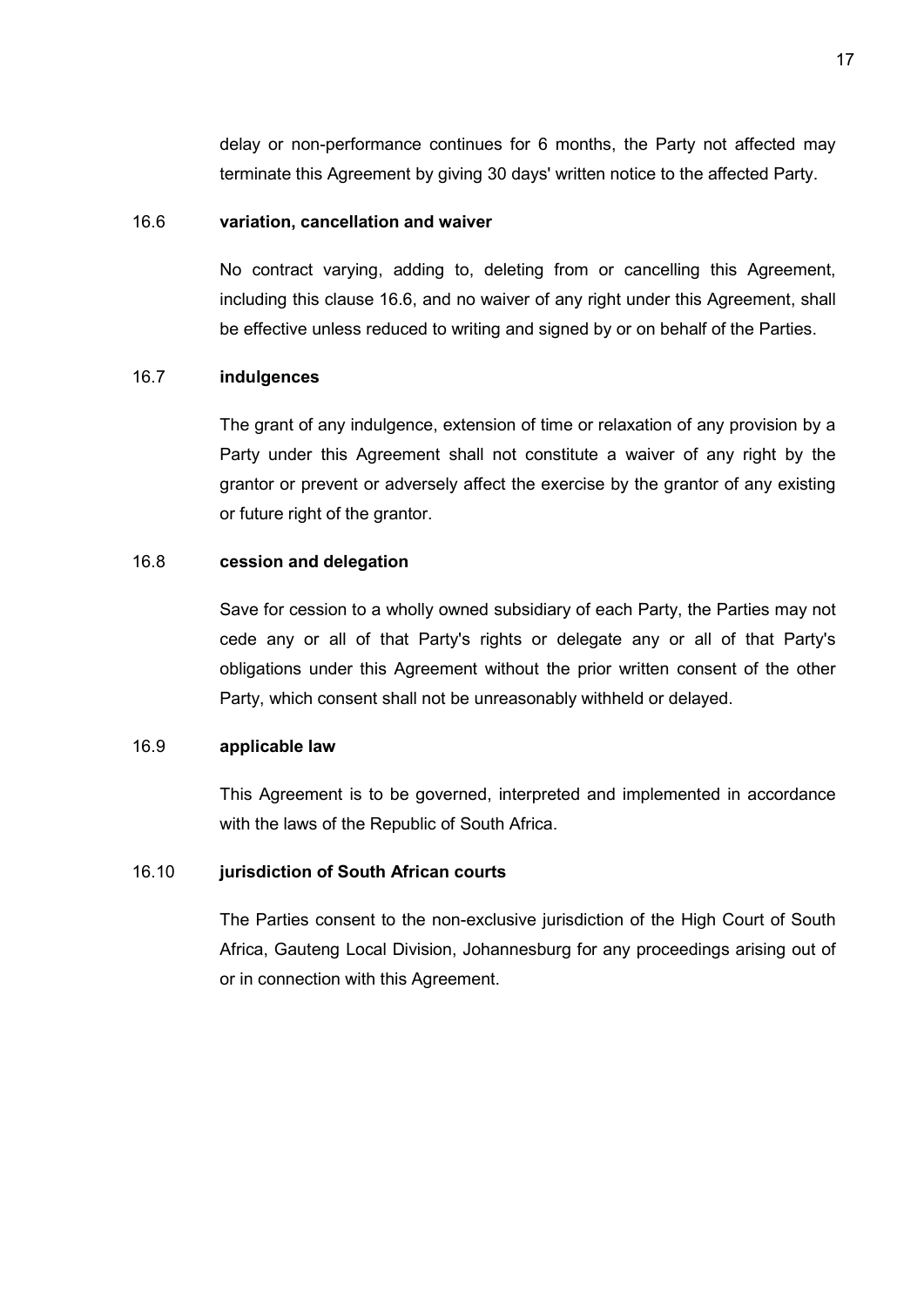### 16.11 costs

Each Party shall bear that Party's own legal costs and disbursements of and incidental to the negotiation, preparation, settling, signing and implementation of this Agreement.

# 16.12 signature in counterparts

This Agreement may be executed in counterparts, each of which shall be deemed to be an original and which together shall constitute one and the same agreement.

# 16.13 independent advice

Each of the Parties hereby respectively agrees and acknowledges that:

- 16.13.1 it has been free to secure independent legal advice as to the nature and effect of each provision of this Agreement and that it has either taken such independent legal advice or has dispensed with the necessity of doing so; and
- 16.13.2 each provision of this Agreement (and each provision of the Annexes) is fair and reasonable in all the circumstances and is part of the overall intention of the Parties in connection with this Agreement.

### 16.14 good faith

The Parties shall at all times act in good faith towards each other and shall not bring any of the other Parties into disrepute.

### 16.15 co-operation and confidentiality

Each Party undertakes to the other Party, during the term of this Agreement and thereafter for an indefinite period from the expiry or termination thereof, as the case may be:

16.15.1 to keep confidential all Confidential Information whether written (including information contained in electronic format) or oral and all information concerning the business and affairs of the other Party that it obtains or receives by virtue of this Agreement;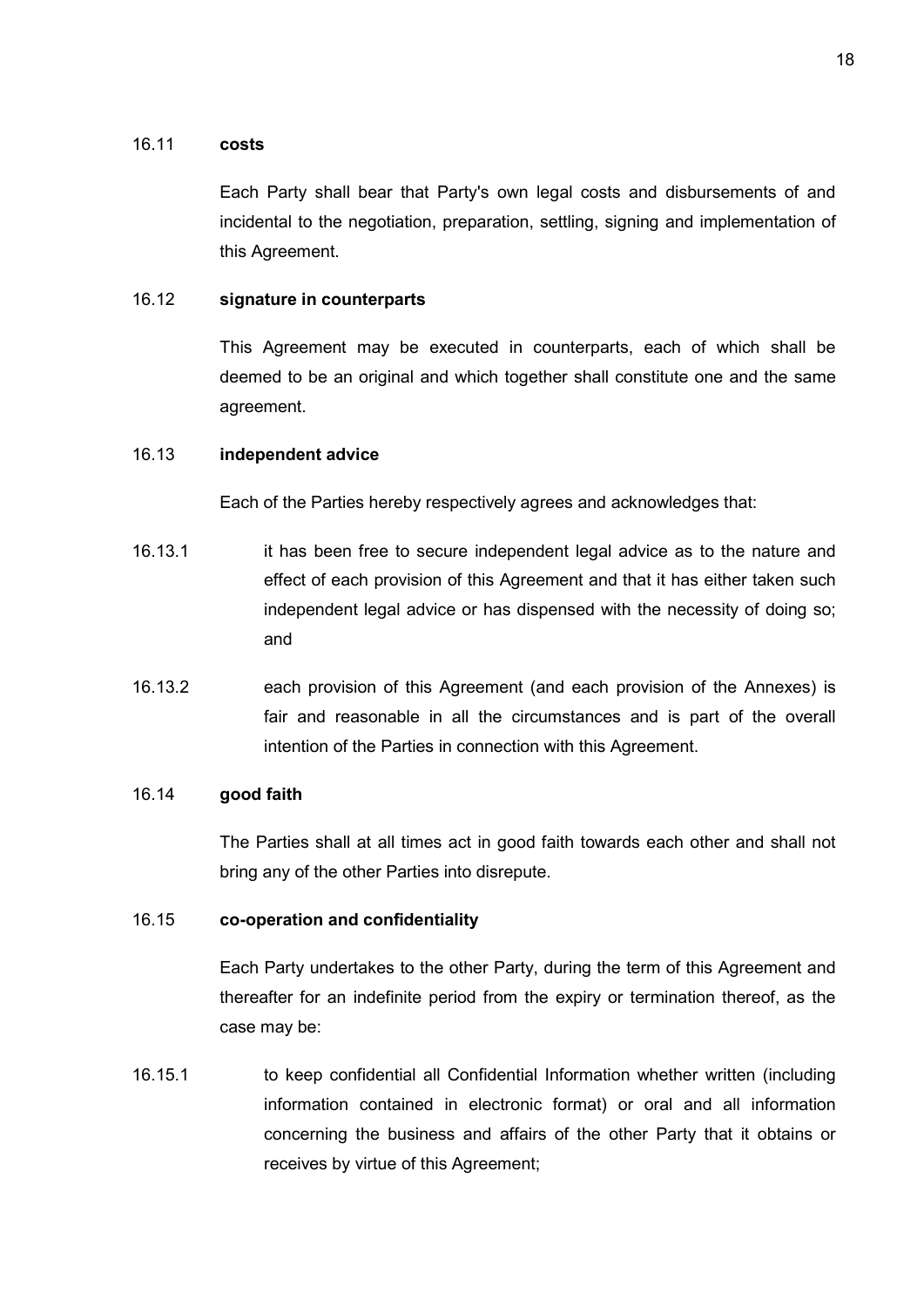- 16.15.2 not without the other Party's written consent to disclose the Confidential Information in whole or in part to any person save its employees, agents and/or consultants involved in the implementation of this Agreement, and who have a need to know the Confidential Information;
- 16.15.3 to use the Confidential Information solely in connection with the implementation of this Agreement and not for its own benefit or that of any third party; and
- 16.15.4 to keep confidential the terms and conditions of this Agreement.
- 16.16 The provisions of this clause shall not apply to the whole or any part of the Confidential Information which is:
- 16.16.1 already known to the recipient without obligation of confidence;
- 16.16.2 independently developed by the recipient;
- 16.16.3 publicly available without breach of this Agreement;
- 16.16.4 lawfully received from a third party;
- 16.16.5 released for disclosure by the disclosing Party with its written consent; or
- 16.16.6 required to be disclosed in response to a valid order of court or other governmental agency or if disclosure is otherwise required by law.
- 16.17 If a Party is obliged to divulge Confidential Information in terms of 16.16.6, it shall, provided that circumstances permit the time to do so, forthwith and before releasing the Confidential Information, inform the other Party of the obligation.
- 16.18 Each Party undertakes to the other to make all its relevant employees, agents and consultants aware of the confidentiality of the Confidential Information and the provisions of this clause and to take all such steps as shall from time to time be necessary to ensure compliance by its employees, agents and consultants with the provisions of this clause.
- 16.19 Each of the Parties undertakes at all times to do all such things, perform all such acts and take all such steps, and to procure the doing of all such things, within its power and control, as may be open to it and necessary for and incidental to